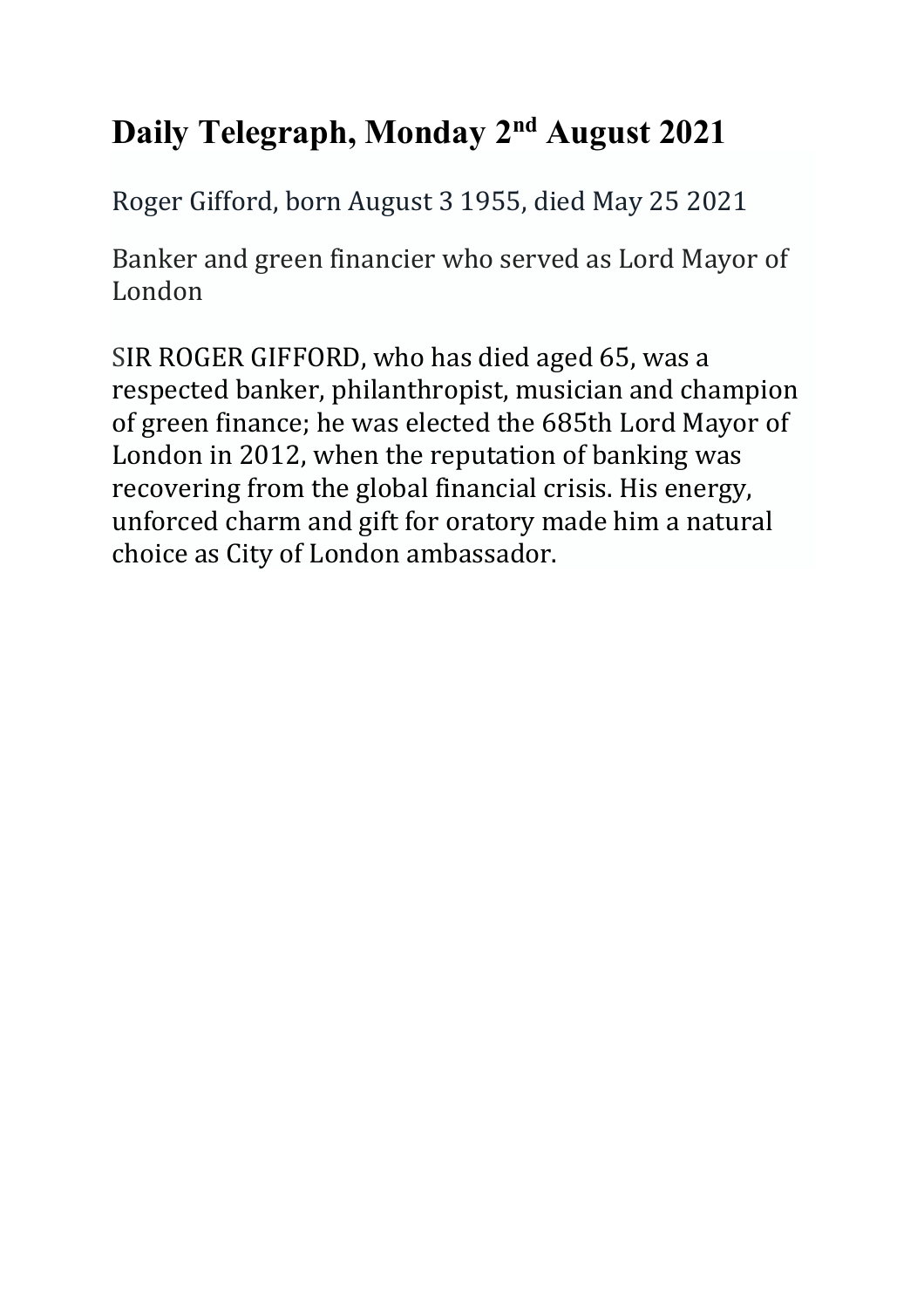

Advocated social responsibility: 'The City must serve society' He enjoyed the ceremonial aspect of the role and felt honoured when, at Margaret Thatcher's funeral in 2013, he led the Queen and Duke of Edinburgh into St Paul's Cathedral carrying the City's Mourning Sword on its first outing since Winston Churchill's funeral there in 1965.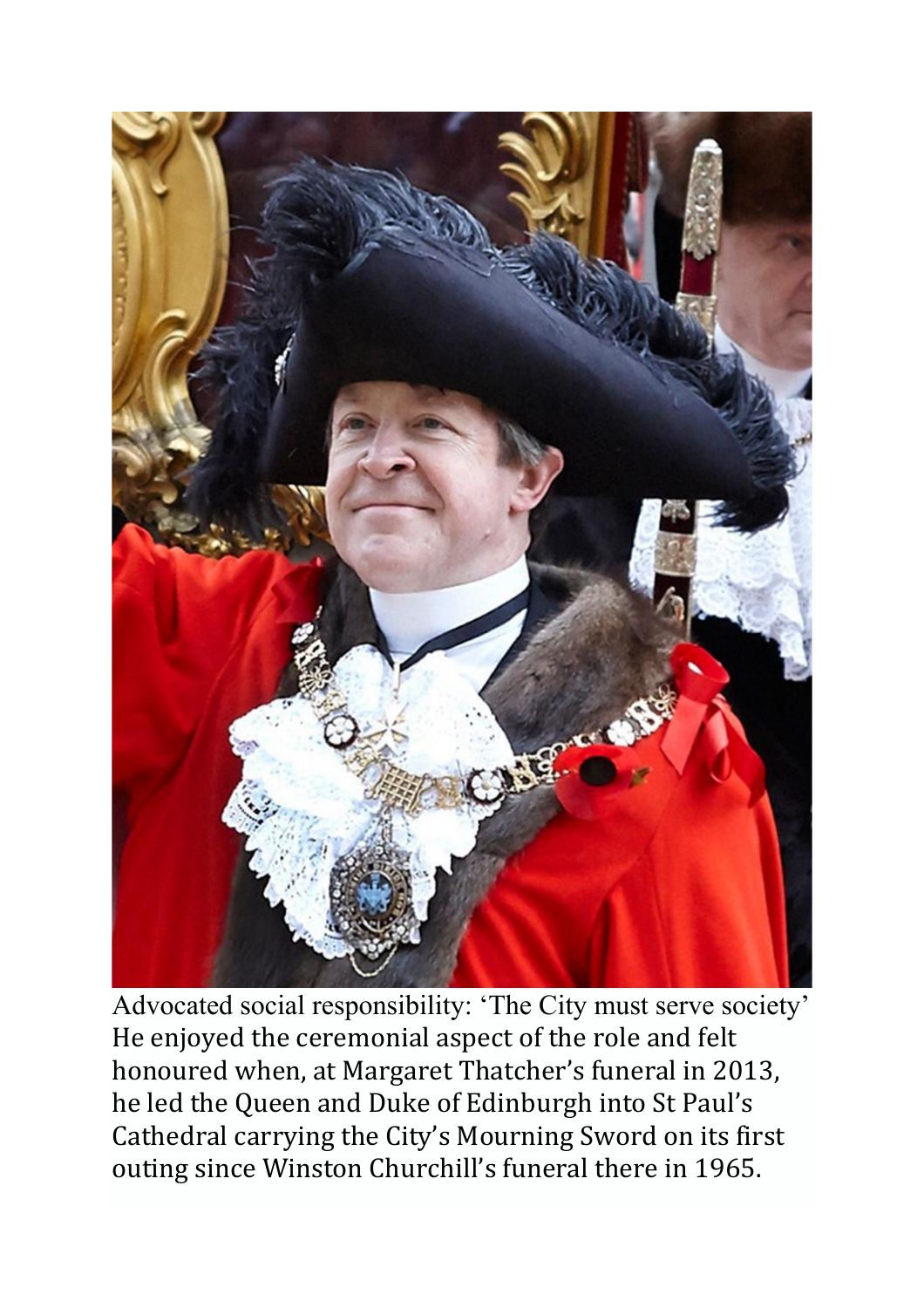He was a passionate advocate for the City but a firm believer in its social responsibility, declaring: "the City must serve society." He believed the City had a duty to create regional employment – he joked in earnest that J P Morgan was the biggest employer in Dorset – and to promote the arts.

In this respect he led by example. He was a patron and trustee of several music charities including the Tenebrae choir, the English Chamber Orchestra and Music Society and the City Music Foundation, which he co-founded with his wife Clare to support fledgling professional musicians.

Latterly, Gifford was a pioneering proponent of green finance. Recognising that the financial sector had a crucial role in curbing climate change, he worked to present the green agenda as an investment opportunity rather than a cost. He served as chairman of several green finance bodies including the Green Finance Institute, whose aims he described as "ruthlessly practical".

Michael Roger Gifford was born at St Andrews in Fife on August 3 1955, the fourth of five children of Douglas, a professor of Spanish at the University, and Hazel, a schoolteacher. He sang as a chorister in his local church and with his father's choir, the St Andrews Renaissance Group, and developed a lifelong love of music.

He enjoyed a rugged education at Sedbergh School, with its daily, four-mile fell runs, and thereafter he always wore shorts for walking, even in snowy midwinter on a Munro.

He obtained a scholarship to read Chemistry at Trinity College, Oxford, where he sang in several choirs and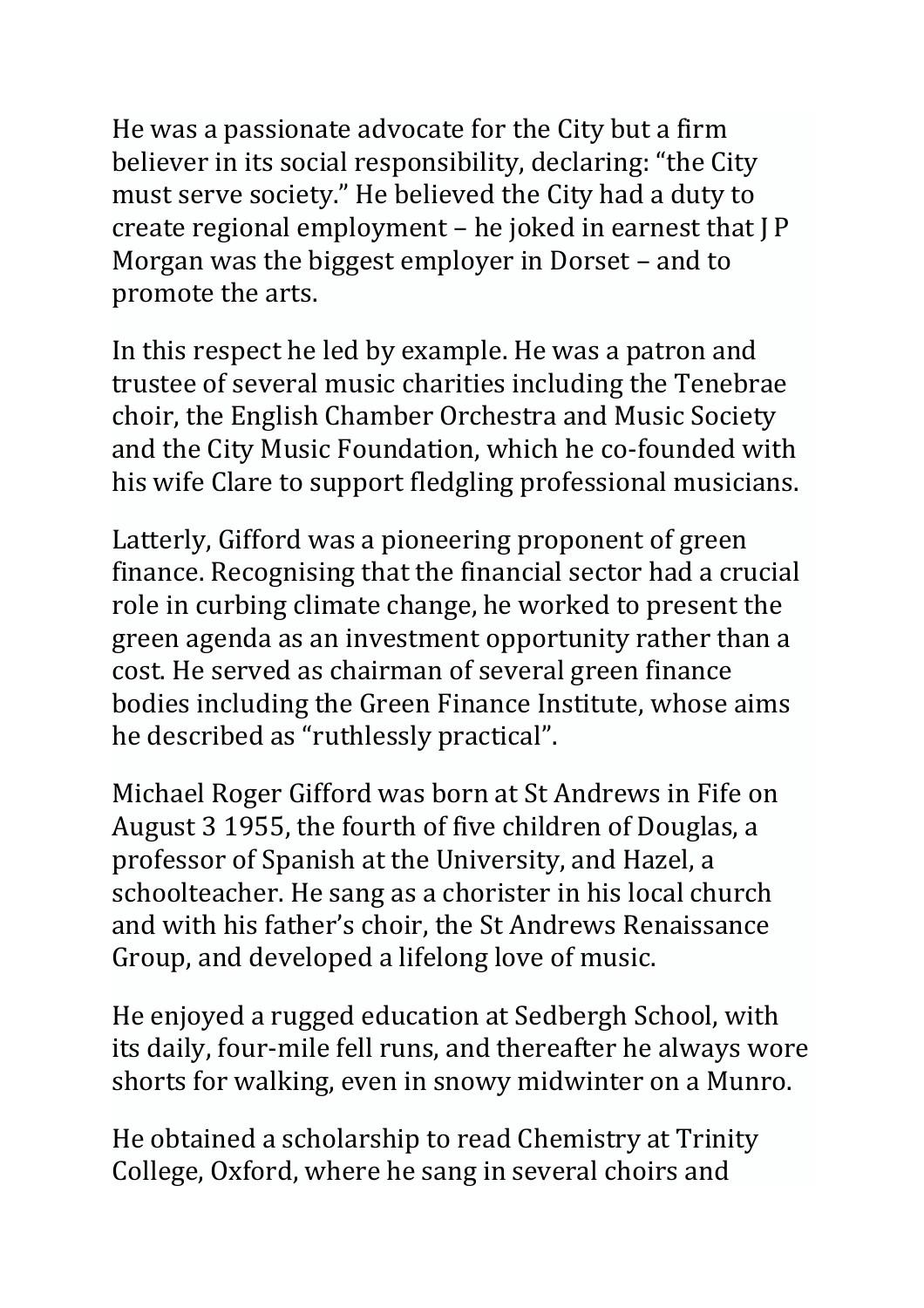rowed in the College 1st VIII. Forty years later, at his Lord Mayor's Show in 2012, five members of his College crew were among the oarsmen who rowed him down the Thames in the Queen's rowbarge, Gloriana, at the head of a flotilla.

Generous, modest and attentive, Gifford had a talent for friendship that equipped him for a successful career in merchant banking, first with S G Warburg and later, from 1982, with the Nordic bank SEB, where he remained for almost 40 years until his death from myeloma, which had been diagnosed in 2015.

He was elected alderman for the City ward of Cordwainer in 2004 and Sheriff of London in 2008. He was knighted in 2014. He served as master of two livery companies and tirelessly promoted their philanthropic enterprises.

Gifford was an energetic outdoorsman. But his first and abiding love was music. He was an accomplished pianist and played Baroque recorder. Walking 1,000 miles to Santiago de Compostela with his wife Clare, he would often play Bach or Telemann in a field, or passing through woodland, or in an empty, dusty village church.

At the Mansion House he would play the piano in the salon before retiring to bed after a social engagement. One evening, after walking the Yorkshire Three Peaks, he sat at a different piano and played Chopin's *Berceuse*. Gifford was married twice: first to Jane Lunzer, with whom he had five children (the fourth, Augusta, died in infancy), and then to Dr Clare Taylor. She survives him with his four children and two stepchildren.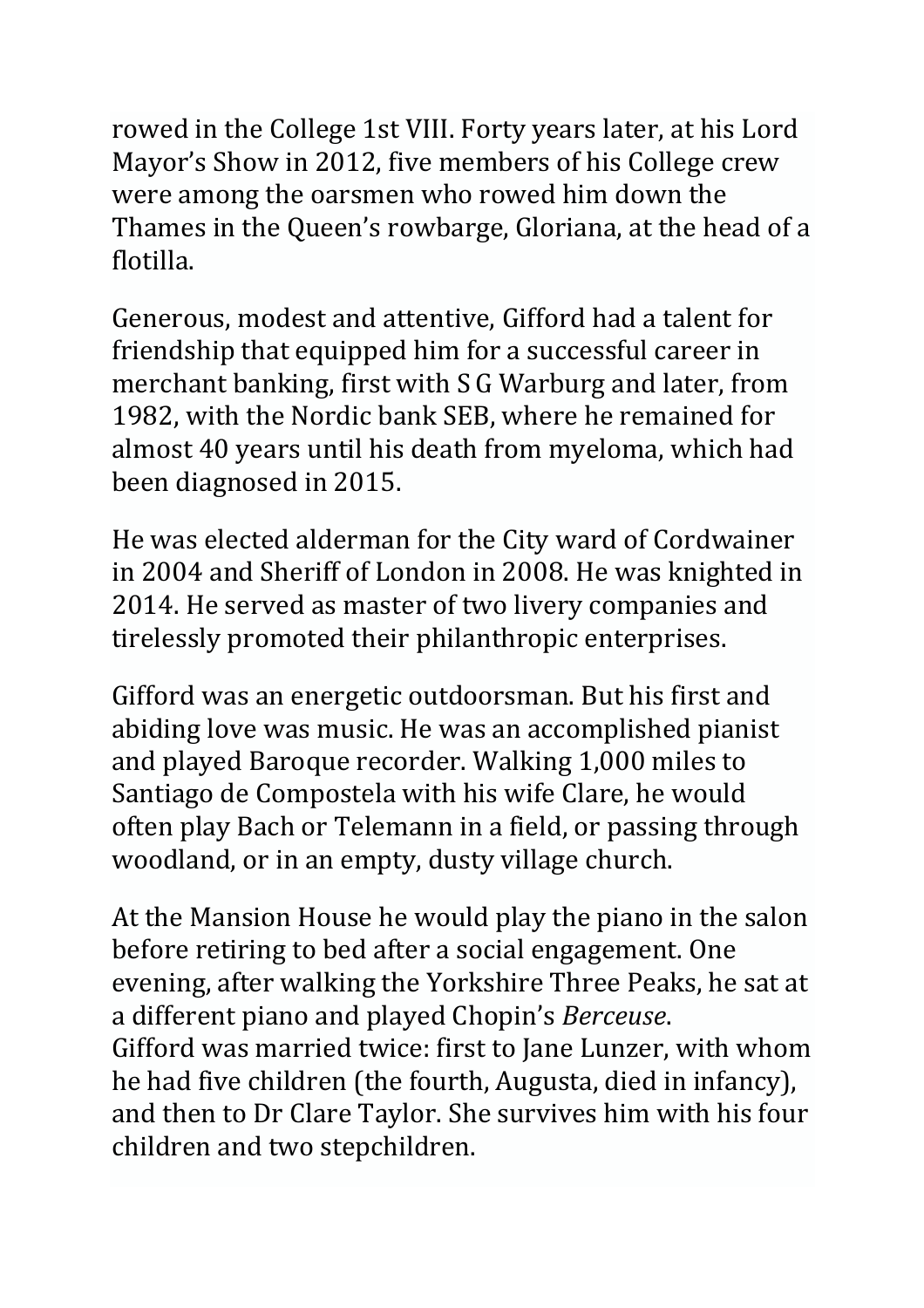# **Financial Times, 26th May 2021**

*Sir Roger Gifford, banker and champion of green finance, 1955—2021 Former Lord Mayor of London leaves legacy in fast-growing area of climate-linked financial services* 

Sir Roger Gifford, the respected London banker and champion of green finance, has died aged 65.

Gifford, a passionate advocate for the wider City of London as a former Lord Mayor, leaves a strong legacy in the rapidly growing area of climate-linked financial services as the UK prepares to host the COP26 international climate summit in Glasgow later this year.

He was chair of the City of London's Green Finance Initiative, which championed the UK as a hub for such activities and pushed for the contribution of the financial sector to the G20 climate agenda.

He was then asked to head the government's Green Finance Taskforce, which recommended the creation of an institute to take on the work of the Green Finance Initiative in 2018, alongside boosting investment into innovative clean technologies and issuing sovereign green bonds.

This year, the results became apparent when the Treasury said that it would issue its first sovereign green bond. The government will also offer a "green" savings bond through NS&I, the state-owned savings bank, this summer for retail investors — another area that Gifford had been advocating to help better establish the market for green finance. The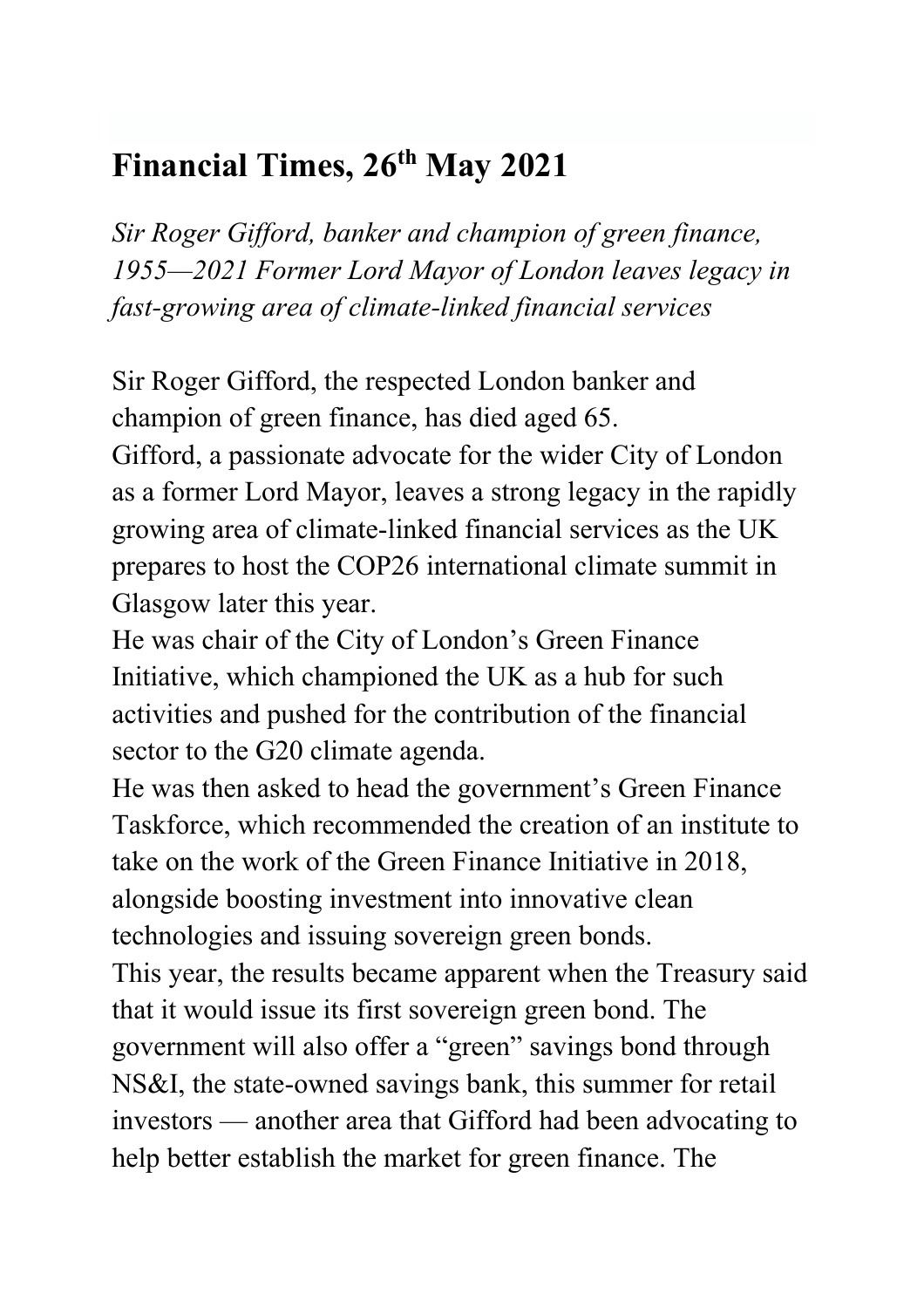chancellor has promised green bond issuance totalling a minimum of £15bn this year.

The Green Finance Institute, which Gifford chaired, said: "His contribution to the fight against climate change and biodiversity loss, and advancing green finance in the UK was enormous."

Gifford died at home on 25 May from myeloma, a form of blood cancer. William Russell, Lord Mayor of the City of London, said "many people across the City and beyond will be greatly saddened by the news of Sir Roger's death". He added that Gifford "had served the City faithfully for many years. This included showing leadership in ensuring the financial sector plays its part in the fight against climate change".

Born in St Andrews, Scotland, and educated at Trinity College, Oxford, Gifford started his career in finance at investment bank SG Warburg between 1978 and 1982, before joining Swedish bank SEB. He moved to Tokyo in 1994 to lead the bank's Japan business before returning to head its UK operations until 2017, when he took the title senior banker. He focused on primary debt and equity capital for most of his career.

"Roger Gifford was a fantastic person and I am deeply saddened by his death," said Johan Torgeby, SEB's chief executive. "With his winning personality and great depth of knowledge he was immensely important in making contacts, preparing the way and establishing SEB's position as the leading Nordic bank in London."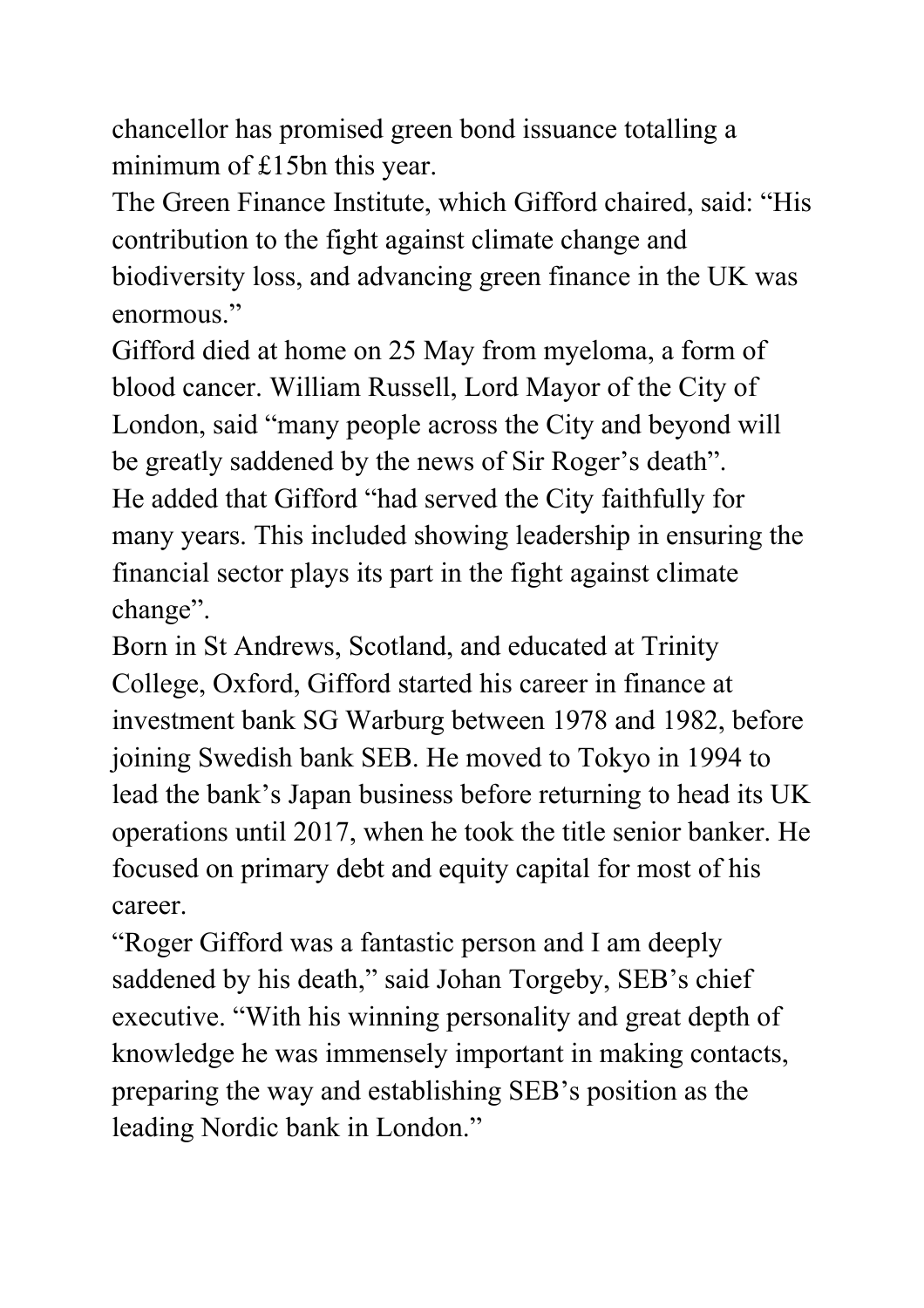Sir Roger was knighted in 2014 for services to international business, culture and the City. He was Lord Mayor from 2012 to 2013, and also served as alderman for the Ward of Cordwainer, having first been elected in 2004. Gifford was a trustee of St Paul's Cathedral Foundation, chair of the English Chamber Orchestra charity and the Tenebrae Choir and co-founder — with his wife Clare — of the City Music Foundation. He had six children. He was also past master of the Worshipful Company of Musicians, governor of Sedbergh School, honorary fellow of Trinity College Oxford and honorary consul of the Republic of Lithuania in the county of Dorset.

Ben Caldecott, a British environmentalist and founding director of the Oxford Sustainable Finance Programme at the University of Oxford Smith School of Enterprise and the Environment, described him as a "delightful man and mentor who was such an effective champion" for green finance. "He will be missed by many in London and Stockholm, and by the global green finance community," he added.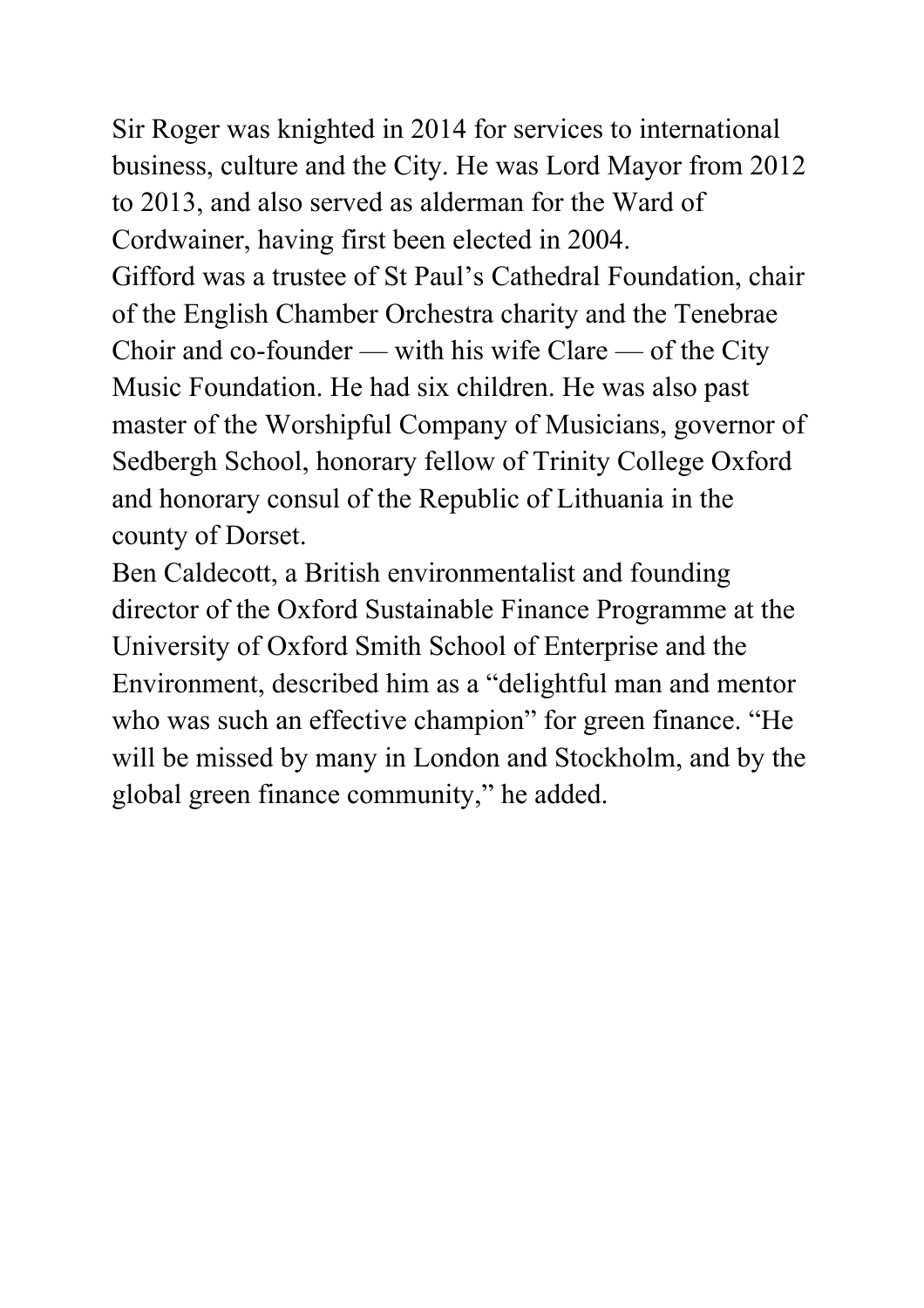# **Evening Standard 9th November 2012**

### **'Joyfully boring' banker Roger Gifford steps up to become**

### **London's other mayor**

Can the man from the icy north, taking office today, thaw out the City's image?

Because the new Lord Mayor, Roger Gifford, has spent most of his career working at SEB, one of Sweden's largest banks.

That's right, after a break stretching back before the financial crisis, the Square Mile's main cheerleader has been picked from the ranks of its most benighted profession.

Can Gifford, 57, fast-talking and earnest, with a floppy fringe and sheaf of notes before him, aid the banks' recovery programme? He'd like to think so.

First, because he encapsulates the other side of banking. Far from the casino and all those collateralised debt obligations, Gifford regards himself as "a joyfully boring banker" after 30 years spent working for the dependable Swedes.

Second, the banks' recovery will have to happen sometime, he argues. "Rehabilitation takes time but it will come because it is a natural part of the cycle. The industry made some dreadful mistakes and some silly ones but 95% of the people do very normal jobs."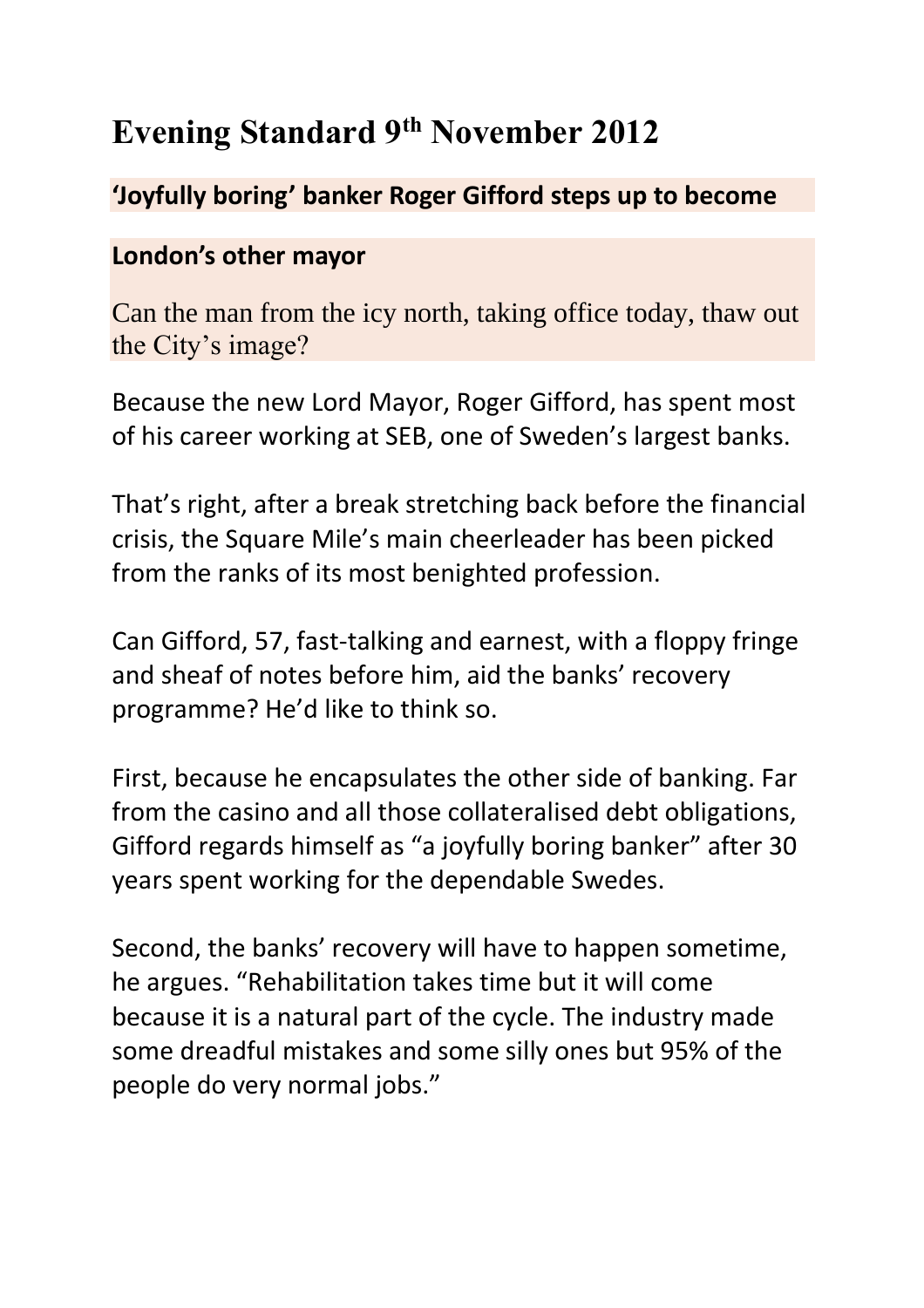It could be wishful thinking, but Gifford has had a while to perfect his message. He's been preparing mentally for the Lord Mayor's role for eight years, and practically for three years. Like Boris Johnson — "he wrote me a charming letter congratulating me, and I will write back an equally charming one" — the "other" mayor is an elected role too, decided by the City of London Corporation's councillors who pick an alderman that has already served his time as a sheriff (effectively an under-mayor).

It all sounds a bit arcane, with silent swearing-in ceremonies, but Gifford insists the historical procedures don't impede getting down to business. "Actually, it's a very harmonious combination," he says. "You've got a certain amount of tradition and celebration of pageantry, but it must be 2% of the overall job with the emphasis on the first weekend."

After that, his year has been completely mapped out. Trips to Peru, Chile, Ghana and Angola to sell London's story are already in the diary. Apart from weekends and holidays, Gifford has 25 free nights until next November when he passes the baton.

What is he expected to say when he steps off the plane in Lima or Luanda? "That when they want financial services, London is a great place to come. But it is also not just about coming to London, it is our rule of law, accountancy qualifications and shipping services." Gifford's globetrotting agenda means he will have less to do with the day-to-day running of the Corporation, a local authority like no other.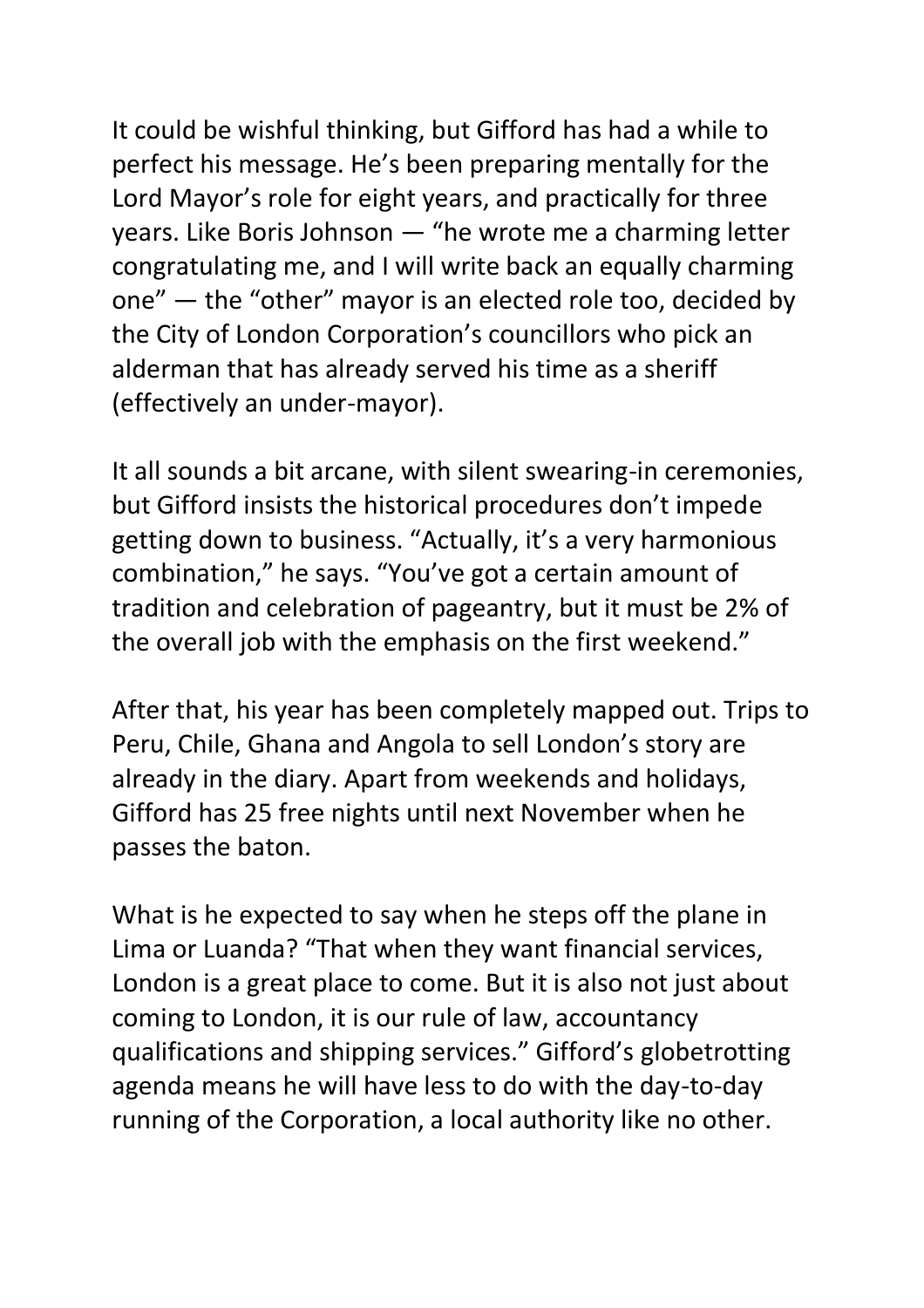With 1000 years of history, it must still keep the streets of the Square Mile clean at the same time as administering a £1.3 billion endowment fund with links back to Dick Whittington (yes, he was real) that pays for the running of Smithfield market and Guildhall School of Music and Drama.

Slightly incongruously, the City also manages the quarantine station at Heathrow Airport, Hampstead Heath and Epping Forest, where the Mayor's appeal is aiming to plant 4500 new trees. All of that is more likely to be in the in-tray of policy chairman Mark Boleat, with whom Gifford will confer on a stance over issues such as the eurozone's planned-for banking union and the financial transactions tax that is sweeping the continent.

Surprisingly, he sees the upside to the Occupy movement even if it caused a severe disruption at St Paul's Cathedral, of whose foundation he is a trustee.

"It wasn't good in that they came to camp around St Paul's but it wasn't bad in that it gave a fillip to the discussion about what is the nature of capitalism going forward.

"That is still a very open debate. What should capitalism look like? It needs boundaries," he says. "I think a lot of the world is looking to London to see how we solve these very difficult issues of remuneration, of how much you allow institutions to sell whatever they want to sell, or how much restriction you put on balance sheets so that it is not a risk to society."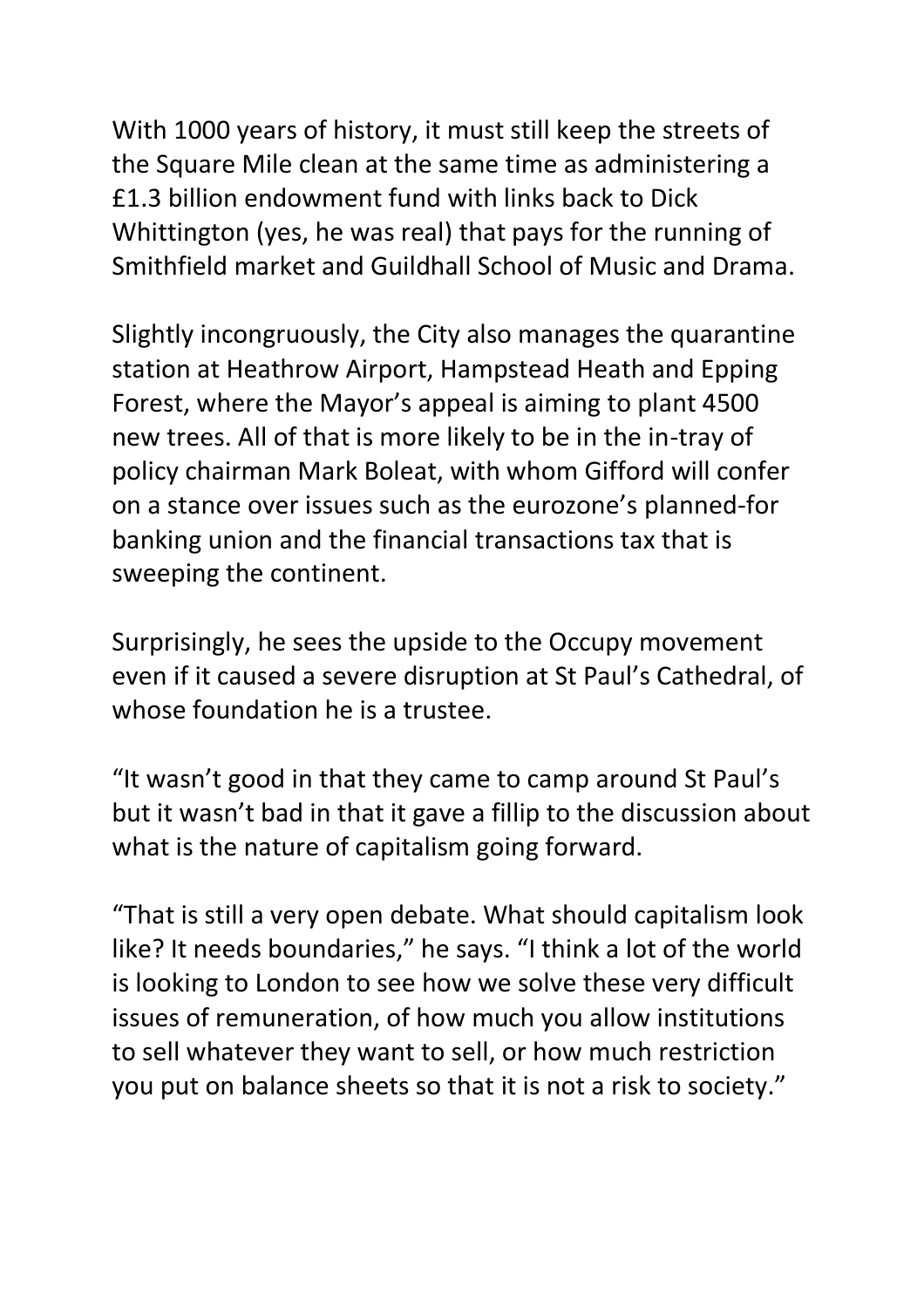The Mayor's ceremonial scarlet gown won't be unfamiliar to Gifford, who was born in "the beaches and the braes" of St Andrews in Fife, where university students still parade along the pier in a similar get-up every Sunday morning. His parents were teachers: his father a professor of Spanish at the university; his mother at St Leonards, the local girls' school. Gifford still keeps a house outside Perth.

Rather than be Mayor during Olympics year, he is secretly glad he has got the job afterwards when he can use it to champion his first love of music. Gifford is chairman of the English Chamber Orchestra, and met his wife while singing in the choir. Dr Clare Taylor is a consultant in haematology who ran part of the National Blood Service, but she has given that up for a year to be by his side.

Gifford also wants to shine a light on the liverymen of ancient City trade bodies — the haberdashers, mercers and merchant taylors, who meet in oak-clad rooms and quietly contribute a £40 million annual charity stipend.

"They don't feel they need to go around saying 'look at us, aren't we great?' because there hasn't been pressure to do that before."

As UK country manager at SEB, Gifford oversees 200 people and £100 million of turnover. His brand of banking is all about providing trade finance for dams in Iceland and factories in Russia. Why has he stayed there so long?